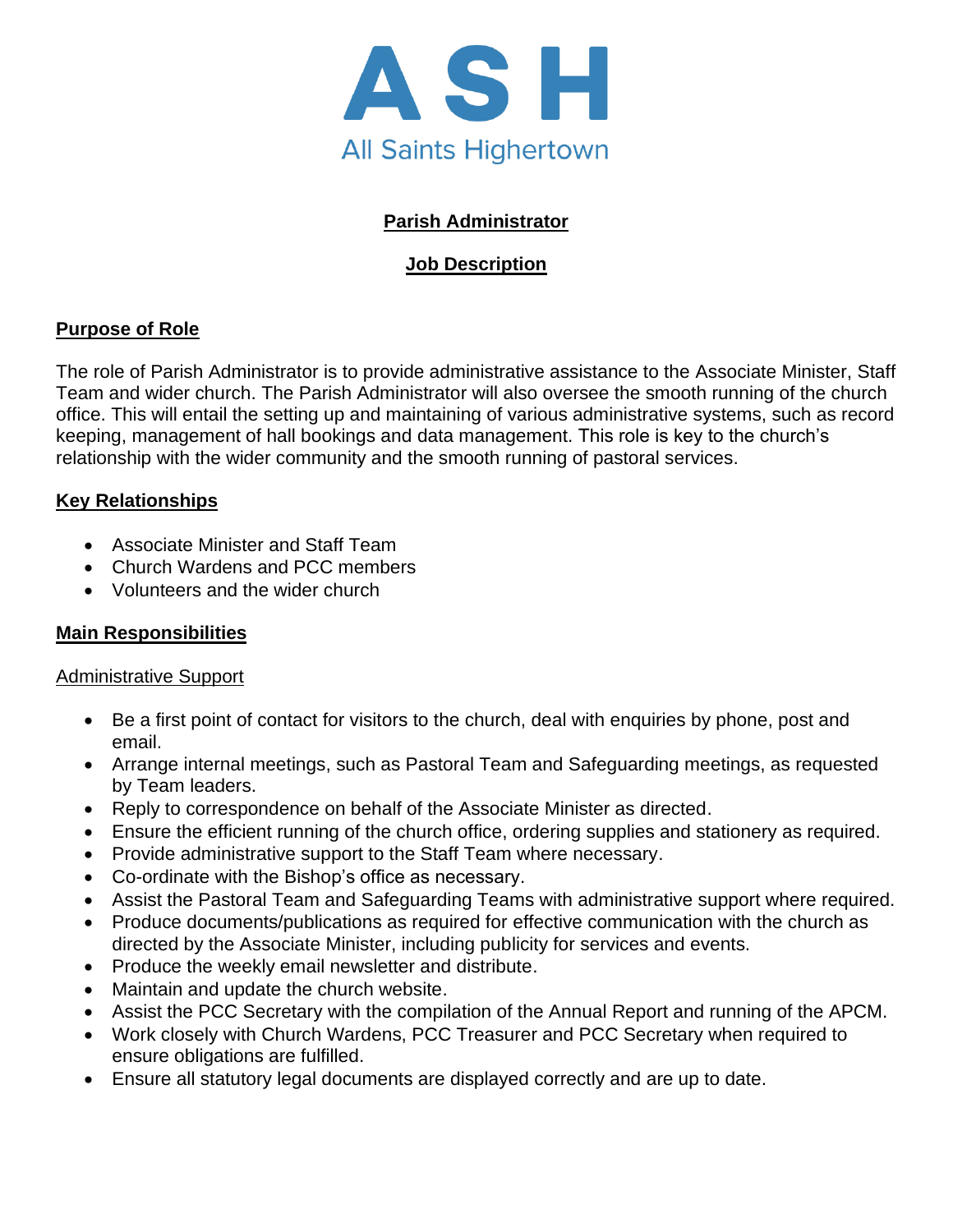

### Occasional Offices and Services

- Work with the Associate Minister to ensure all legalities are complied with in relation to Baptisms, Weddings and Funerals.
- Liaise with Wedding couples to ensure publication of Banns of Marriage and assist the Associate Minister with the Wedding process, ensuring the appropriate certificates are completed.
- Liaise with funeral directors to ensure that funerals and burials of ashes are dealt with in a sensitive manner with care for bereaved families.
- Ensure the Burial Register and Baptism Register are kept up to date.
- Keep an accurate record of Diocesan Fees and ensure the timely return of the Diocesan Quarterly Fees Return, ensuring the Treasurer has the correct information.
- Assist with the organisation of services as requested by the Associate Minister, and help facilitate major festivals such as Christmas and Easter.
- Collate orders of service and relating documentation for services and events as necessary.
- Work flexibly within the church seasons, recognising the times of year when activity increases and assist the Associate Minister, Staff Team and PCC to maintain the smooth running of the church.

#### ChurchSuite Database

- Maintain the church database, ChurchSuite.
- Manage the modules within ChurchSuite to ensure compliance with GDPR
- Assist in the preparation and circulation of Rotas and update service information accordingly.
- Maintain the church Calendar, ensuring it is kept up to date and that information is accurate.
- Manage all hall bookings, both internal and external.
- Manage hirers, making sure invoices are sent and hire fees are collected.
- Keep an overview of all bookings, ensuring that clashes do not occur and vulnerable groups are protected.
- Manage Staff Team leave

#### General

- Ensure the church office and church are kept tidy.
- Maintain appropriate levels of confidentiality.
- Be sensitive to situations and act accordingly.
- Show initiative and be pro-active in improving administration and communication within the church.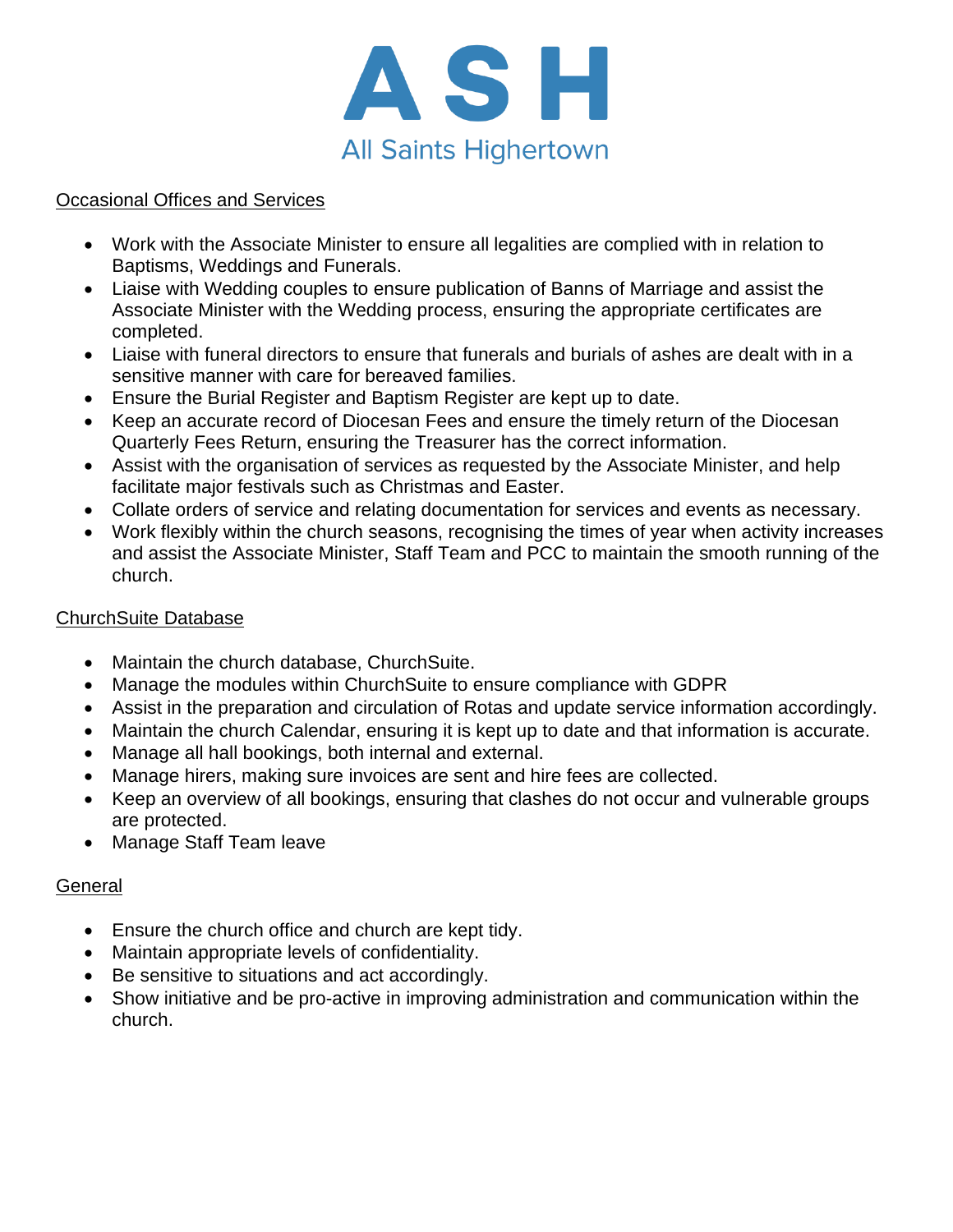

# **Person Specification**

| <b>Criteria</b>                                                                       | <b>Essential</b> | <b>Desirable</b> | <b>Assessment</b> |
|---------------------------------------------------------------------------------------|------------------|------------------|-------------------|
| Experience of working in an office<br>environment                                     |                  |                  |                   |
| Experience of working in a church<br>office or similar environment                    |                  |                  |                   |
| Good working knowledge of IT<br>systems such as Microsoft Office                      |                  |                  |                   |
| Experience of using on line<br>software such as databases<br>(training will be given) |                  |                  |                   |
| Some computer graphics<br>experience                                                  |                  |                  |                   |
| Experience of updating websites                                                       |                  |                  |                   |
| Good organisational skills                                                            |                  |                  |                   |
| Willingness to learn new skills                                                       |                  |                  |                   |
| Previous success in working as a<br>member of team in a professional<br>environment   |                  |                  |                   |
| Good communication and<br>interpersonal skills                                        |                  |                  |                   |
| High degree of accuracy and<br>attention to detail                                    |                  |                  |                   |
| Able to work to a high degree of<br>confidentiality                                   |                  |                  |                   |
| Experience of dealing with<br>sensitive situations                                    |                  |                  |                   |